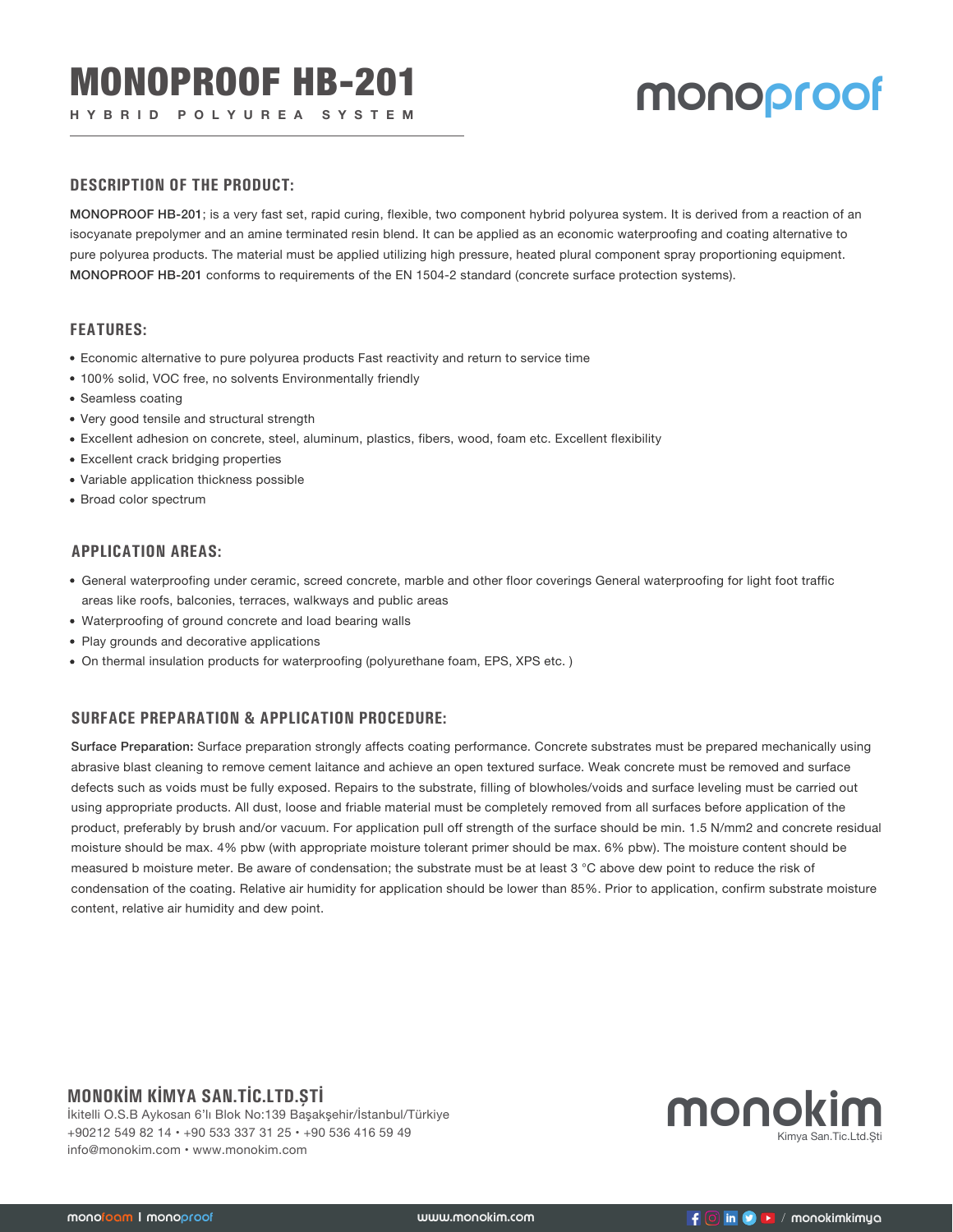#### **APPLICATION CONDITIONS / LIMITATIONS:**

|                | <b>SURFACE TEMPERATURE</b> | <b>AMBIENT TEMPERATURE</b> | <b>RELATIVE AIR HUMIDITY</b> |
|----------------|----------------------------|----------------------------|------------------------------|
| <b>OPTIMUM</b> | $5-30$ °C                  | $20-30$ °C                 | 25-50 %                      |
| <b>MINUMUM</b> | $0^{\circ}$ C              | $0^{\circ}$ C              | $0\%$                        |
| <b>MAXIMUM</b> | 50 °C                      | 50 °C                      | 85 %                         |

Priming: The application surface has to be primed in order to achieve an even surface and good adhesion. Lightly spreading out with quartz sand 0,3-0,8 mm is recommended because this provides higher adhesion values and extends the maximum waiting time of primer prior to the application of polyurea coating. In order to avoid the formation of blisters do not spread to excess.

Polyurea Application: The polyurea must be applied within 12-24 hours of applying the primer. Isocyanate prepolimer and amine resin must be applied using a two component high pressure and heat spray machine. The machine should be able to spray the components in 1:1 volume ratio. Both components must be heated above 70 °C. In order to achieve good performance, the temperature and pressure should stay same during the application and must be controlled regularly. Polyurea system components might not diluted under any circumstances. Before application, amine component must be stirred at least 30 minutes using a barrel mixer until a homogenous mixture and colour obtained. Aromatic polyurea coating systems are UV stable but are not color stable. The cured coating may exhibit discoloration when exposed to sunlight. This does not influence the performance and physical properties of the material. If the color stability required, an aliphatic top coat must be applied within 12 hours of applying base coat.

#### Consumption of Coating Components:

Primer : 0,3-0,5 kg/m2 Quartz sand : 1-1,5 kg /m2 Polyurea coating : 1,05- 1,1 kg/m2 /mm (recommended film thickness is minimum 2 mm.)

#### **PACKAGING:**

200 kg barrel (Amine component) 220 kg barrel (Iso component)

#### **COLORS:**

Standard color is medium grey. Custom colors any RAL number is available upon request.

### **SHELF LIFE & STORAGE CONDITIONS:**

Polyurea components are sensitive to moisture. Keep polyurea components in tightly closed containers. Mix amine resin before application. Store the polyurea components between 20-30°C. Shelf life of the unopened original packaging is nine months from manufacturing date.

## **MONOKİM KİMYA SAN.TİC.LTD.ŞTİ**

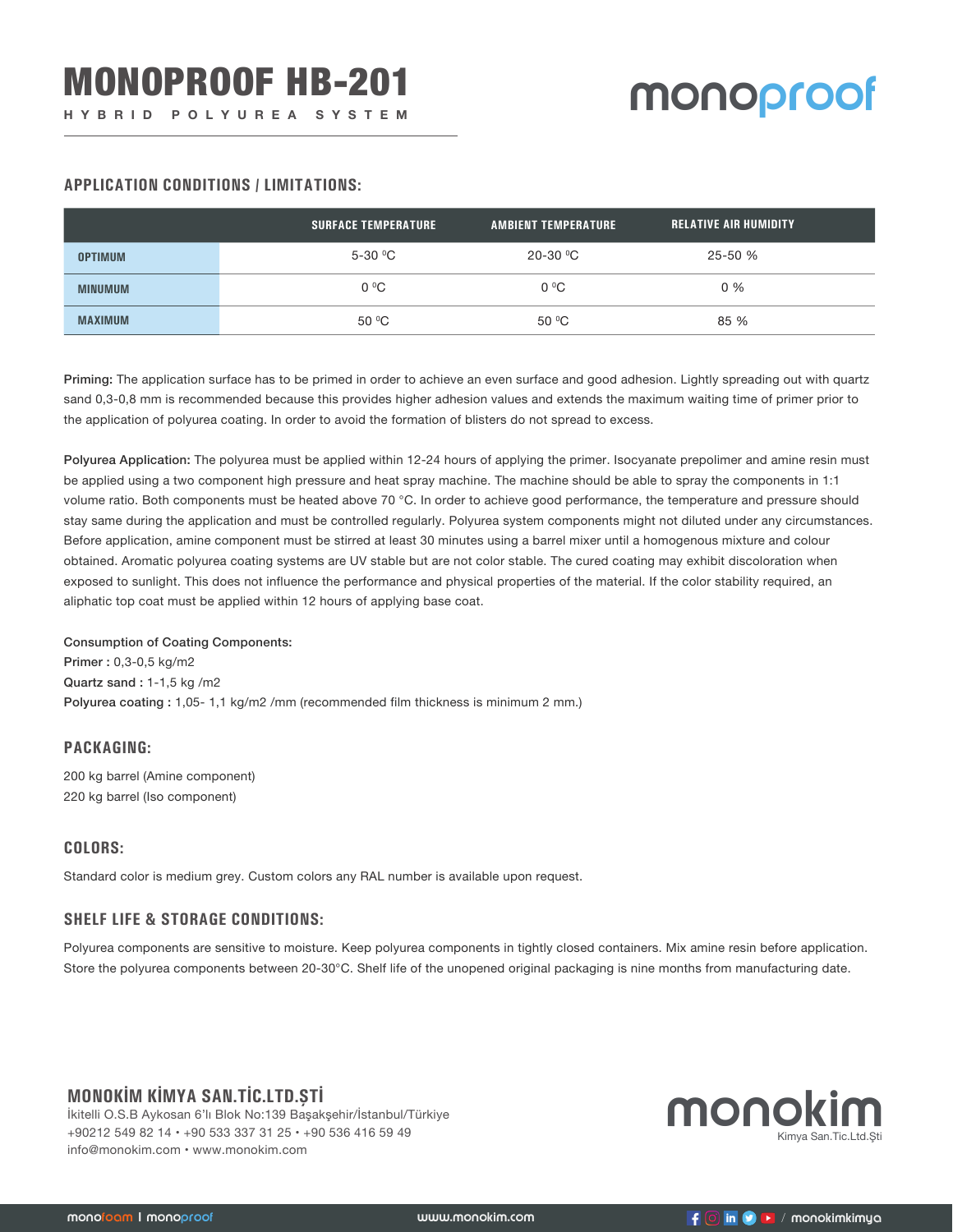#### **SAFETY:**

Contains isocyanate MDI. Avoid breathing vapors. Avoid contact with skin and eyes. Take precautions during application. Wear suitable protective clothing, gloves and eye/ face protection. Adequate ventilation of the working area is recommended. Refer to SDS sheet prior to use.

#### **TECHNICAL FEATURES:**

**COMPONENT PROPERTIES:**

|                       | <b>UNIT</b>        | <b>METHOD</b>      | <b>ISO COMPONENT (A)</b> | AMINE COMPONENT (B) |
|-----------------------|--------------------|--------------------|--------------------------|---------------------|
| <b>DENSITY (25°C)</b> | gr/cm <sup>3</sup> | <b>ASTM D 1217</b> | $1,11\pm0.03$            | $1,02{\pm}0.02$     |
| VISCOSITY (25°C)      | mPa.s              | ASTM D 4878        | 700-800                  | 300-600             |
| <b>SHELF LIFE</b>     |                    |                    | 9 <sub>months</sub>      | 9 <sub>months</sub> |

#### **PROCESS PROPERTIES:**

|                                |                                      | <b>DATAS</b>   |                |  |
|--------------------------------|--------------------------------------|----------------|----------------|--|
| <b>MIX RATIO</b>               | <b>BY VOLUME</b><br><b>BY WEIGHT</b> | A:100<br>A:112 | B:100<br>B:100 |  |
| <b>PROCESS TEMPERATURE °C)</b> |                                      | A:70-80        | B:70-80        |  |
| <b>PROCESS PRESSURE (BAR)</b>  |                                      | A:180-200      | B:180-200      |  |

# **MONOKİM KİMYA SAN.TİC.LTD.ŞTİ**